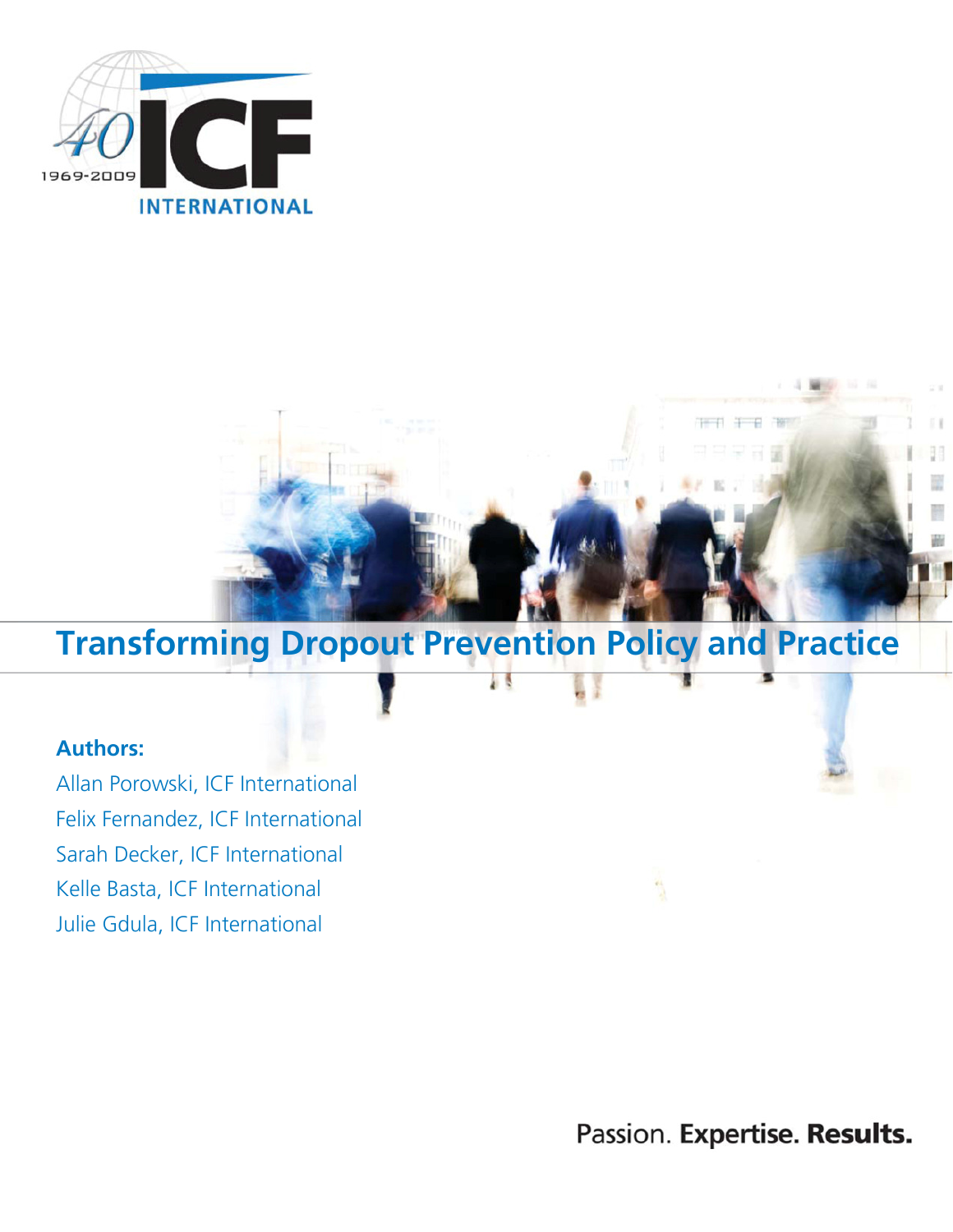



# Overview of the Dropout Problem<sup>1</sup>

- Risk factors for dropout include poverty, low achievement, teen parenting, urban location, gender (male), and race/ethnicity (minorities).
- In the 2005-06 school year, only 73.4% of high school students graduated on time.
- Each year, more than 600,000 high school students drop out of school. They will earn more than \$260,000 less during their lifetimes than peers with high school diplomas.
- Half of all dropouts are concentrated in just 12% of America's high schools.

School dropout in the United States has been called a "crisis,"<sup>2</sup> an "epidemic,"<sup>3</sup> and even a "catastrophe."<sup>4</sup> Regardless of its description, school dropout is a widespread and serious problem in the United States, with enormous consequences for students who choose its path. Without a diploma, dropouts face increasingly bleak career prospects tied largely to entry-level employment. They also may remain far behind in a technology-driven age where career adaptability is not simply a plus, but a requirement. According to the U.S. Bureau of the Census, a high school dropout earns an average of

Dropouts cost the public an estimated \$24 billion each year in crime, food stamps, housing assistance, and TANF benefits. –Thorstensen, 2005

\$9,000 less per year than a high school graduate. This difference translates into an earnings loss of \$260,000 over a lifetime for the more than half a million young people who drop out of high school each year.<sup>5</sup>

Many factors contribute to students dropping out of school, including poverty, low literacy and achievement levels, parenting responsibilities, and the need to earn money through employment. According to the National Center for



Education Statistics (NCES), only 73.4% of high school students graduated on time in the 2005-06 school year.<sup>6</sup> Moreover, in 2003, only 55% of African-American students and 53% of Hispanic students graduated from high school.<sup>7</sup> Graduation rates for females are higher than for males, and rates for White and Asian/Pacific Islander students are higher than for African American, Latino, and Native American students.<sup>8</sup>

Dropout is a problem faced by nearly every school in the United States, though it is concentrated enough to warrant targeted interventions. Half of all dropouts and two-thirds of minority-student dropouts are concentrated in just 12% of America's high schools. Moreover, only one of every five high school students attends a school with an exemplary graduation rate, defined as a school with a completion rate above 90%.<sup>9</sup> Unfortunately, despite an expansion of government resources on K-12 education, dropout rates have changed little during the past 15 years.

## Recent Actions by the Federal Government to Address the Dropout Problem

- Recent Federal efforts have been focused on standardizing measures of dropout and graduation, which traditionally have differed from state to state.
- By 2013, every high school in the United States will be required to report new graduation rates based on a standardized formula.
- This field is ripe for direction and support from the Federal Government.

Recent Federal efforts related to dropout prevention have been concentrated on measuring the extent of the problem; but because different states measure dropouts differently, it has been nearly impossible to quantify. For example, some states report on the number of students who drop out in a given year; others report the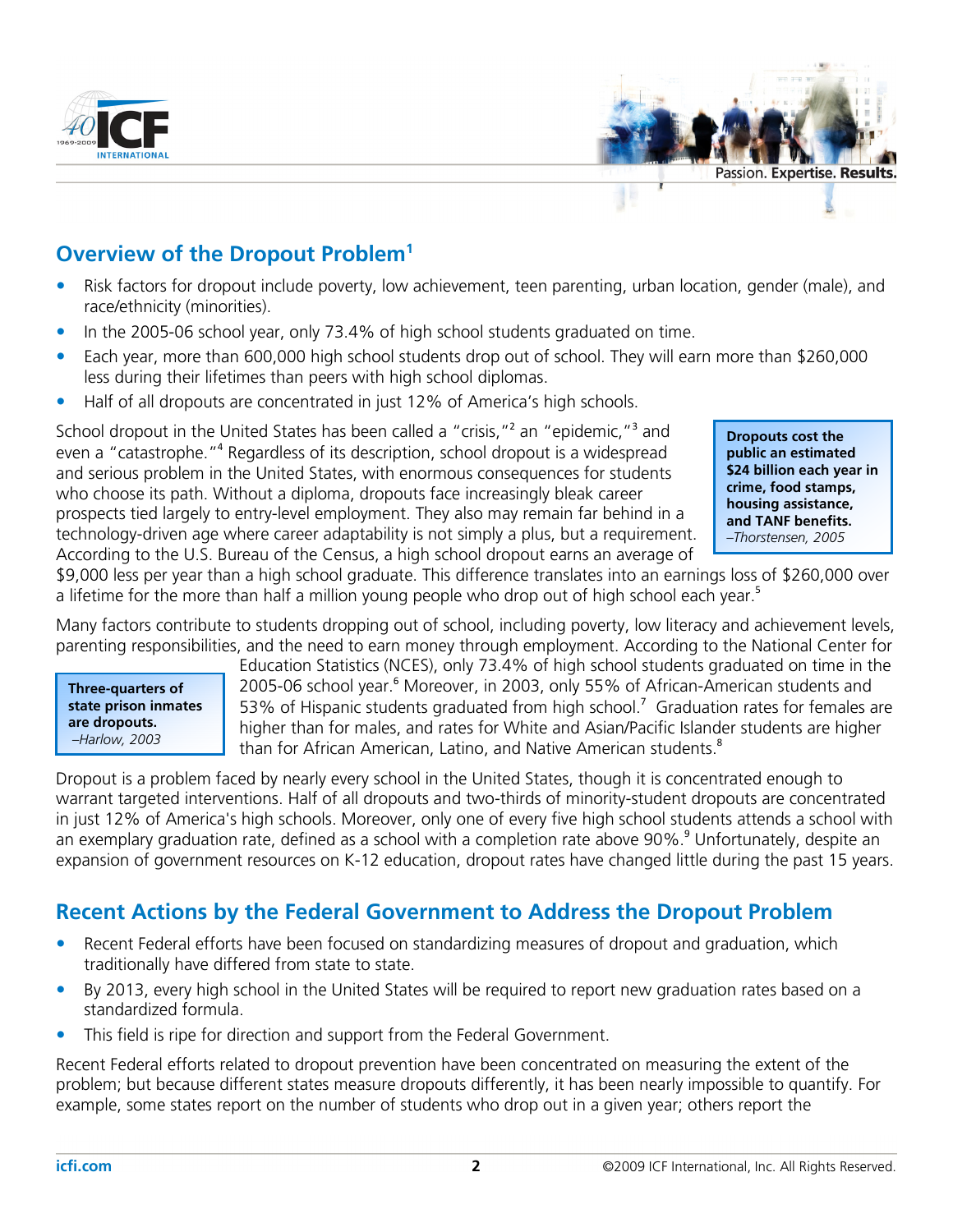



percentage of students who drop out over the period from ninth to  $12<sup>th</sup>$  grade. To complicate matters, some schools report students as dropouts only if their administrations receive official notification from those students regarding their decision.

The Federal definitions of dropout and graduation have helped to unify and guide State and local organizations in their efforts to measure the extent of the dropout problem. By 2003, 30 states had adopted the NCES dropout definition in their own legislation, with an additional 10 states adopting longitudinal systems similar to those mandated by the new No Child Left Behind (NCLB) legislation.<sup>10</sup>

In October 2008, Former U.S. Secretary of Education Margaret Spellings announced new regulations for the reauthorization of NCLB that establish a standardized graduation rate measuring how many incoming freshmen in a particular high school graduate within four years.<sup>11</sup> By 2013, every high school in the U.S. will be required to report new graduation rates based on this formula. Moreover, the NCES has recently established the definition of a dropout as an individual enrolled in school the previous year who did not return at the start of the current school year and who has not graduated from high school, transferred to another public or private school, been temporarily absent due to suspension or illness, or died.

While these Federal and State efforts are important preliminary steps, most dropout prevention to date has occurred at the local level. Private foundations, state agencies, and universities have historically established and funded dropout prevention interventions. This trend is reflected in the programs that have been reviewed by the U.S. Department of Education's What Works Clearinghouse (WWC), which was established in 2002 as a central and trusted source of scientific evidence for what works in education.<sup>12</sup> Of the 24 interventions reviewed under the Dropout Prevention topic area, only four programs were developed or funded by the Federal Government. Only two of these programs are currently in operation: JobCorps and Talent Search.

Other programs developed by the Federal Government to reduce high school dropout include three of the six TRIO outreach programs: Talent Search, Upward Bound, and Upward Bound Math-Science. The Federal Government established these educational opportunity programs to motivate and support students from disadvantaged backgrounds in middle school through post baccalaureate programs.Preliminary research on Upward Bound indicates that students in the program are four times more likely to earn an undergraduate degree than non-participating students from similar backgrounds.<sup>13</sup>

## Policy Recommendations

- Support programs that use multiple concurrent strategies for dropout prevention.
- Support the creation of a National Clearinghouse on Dropout Prevention to serve as a central resource for information about best practices.
- Implement dropout prevention strategies before secondary education, and provide early warning systems to identify students at the highest risk of dropping out.
- Fund research on types of dropouts and pathways to dropping out.

The following recommendations stem from ICF's extensive experience in conducting dropout prevention research, our reviews of the research, and our in-depth work with practitioners to address this problem. There are many different types of dropouts in many different settings, and even within a given setting, students bring to the table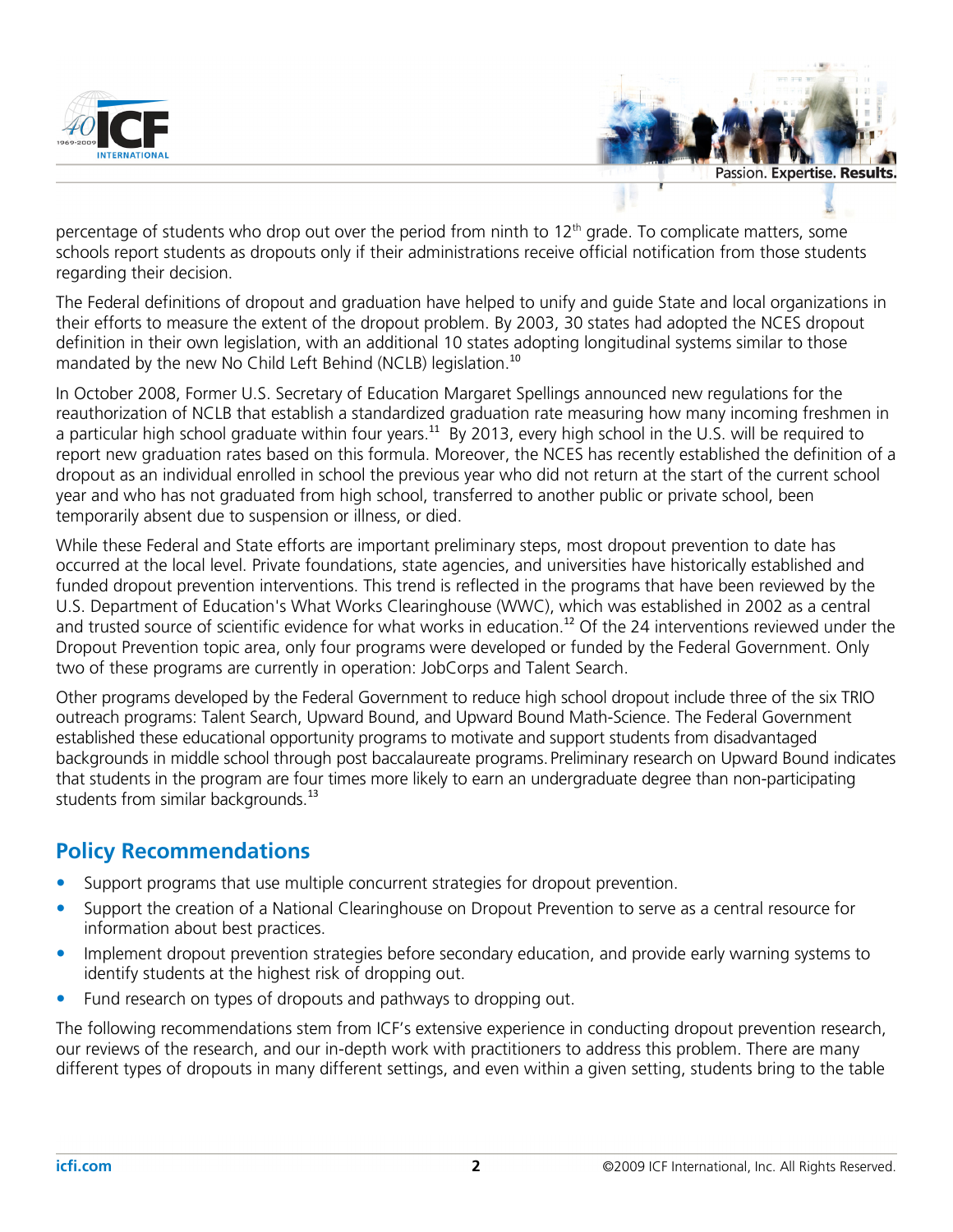



different problems and family situations that need to be addressed. Our recommendations can be distilled down to one salient point: there is no "magic bullet" when it comes to dropout prevention.

From a policy perspective—and from a practical perspective—we cannot recommend a single program or strategy for dropout prevention. Since dropout prevention programs are largely driven locally, it would not be prudent to advocate the wholesale adoption of a given model at the national level; rather, it is necessary to deconstruct what makes dropout prevention programs "tick" and ensure that key elements of success are in place.

A recent review of dropout prevention research conducted by ICF International and the National Dropout Prevention Center/Network identified the common strategies of successful dropout prevention programs.<sup>14</sup> These strategies include:

- School-community collaboration: Recognize the value of local entities outside of the school, and bring services into the school that will help students learn. Before learning can begin, basic needs must be met (e.g., a student may need eyeglasses to see the blackboard). Schools are rarely equipped to meet these needs.
- Safe learning environments: Students must feel safe in the school environment; otherwise, they simply may not go to school. Introducing a comprehensive violence prevention plan will help students concentrate on learning.
- Family engagement: Engage families as collaborative partners with schools to improve students' academic performance.

"Over their lifetimes, dropouts from the class of 2007 alone will cost our nation more than 300 billion dollars in lost wages, lost taxes and lost productivity… Increasing graduation rates by just five percent, for male students alone, would save us nearly eight billion dollars each year in crime-related costs." –Former U.S. Secretary of Education Margaret Spellings

- Mentoring/tutoring: Help students foster caring, trusting relationships with participating adults. In the era of high-stakes testing, guidance counselors may no longer have the time to concentrate on students' social needs.
- Alternative schooling: Provide students with the opportunity to achieve success based on their own personal goals and achievements.
- Active learning: Employ teaching strategies that engage and involve students in the learning process.
- Career and technology education: Integrate academic and career-based skills, providing a solid foundation for future success.

Programs implementing several of the strategies noted above were found to be more effective at keeping students in school than programs that were more specific. Given that students are likely to drop out for a multitude of reasons and risk factors—from teen pregnancy, boredom, academic difficulties, and homelessness, to the need to financially support their families— a multifaceted approach to dropout prevention is crucial.

Overall, our review indicated that dropout prevention programs are reporting successes in various settings and with different populations. Across all programs and populations, dropout prevention efforts were most successful in helping students complete a GED certification and in reducing dropout rates; however, most dropout prevention programs had difficulty increasing high school graduation rates. From a policy standpoint, decision-makers must first decide which goal takes precedence: keeping kids in school or getting them through high school graduation. If it is the former, many programs have been proven to be effective; if it is the latter, program options are currently limited.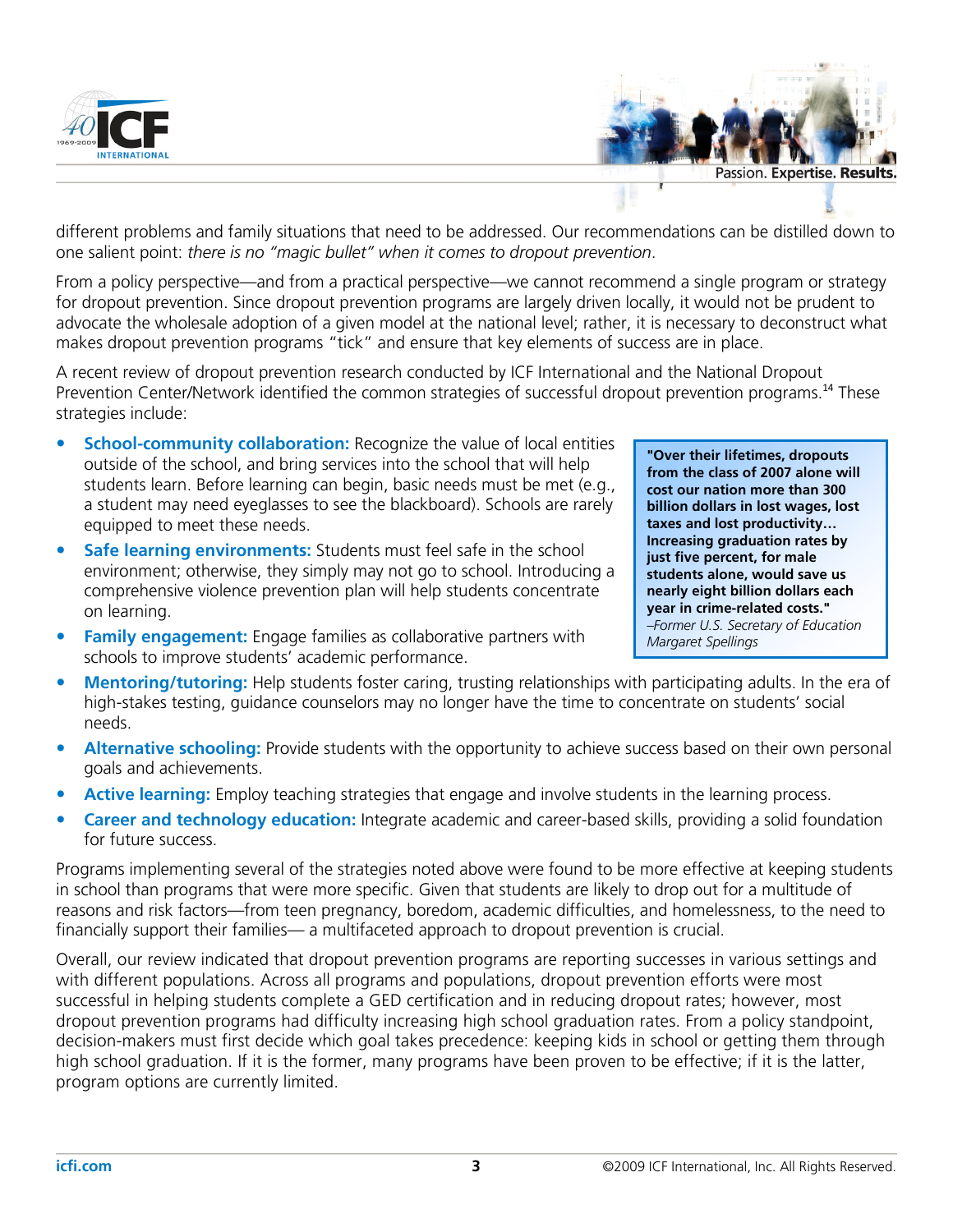



ICF International recommends the following policy changes in the dropout prevention arena.

- 1. Establish a National Clearinghouse on Dropout Prevention: Since dropout prevention is largely a local endeavor, it is imperative that the Federal Government provide some forums for the sharing of best practices. The WWC review of dropout prevention programs was a solid first step; however, this effort focused mainly on the evaluation of research on specific programs, not the identification of best practices. Practitioners need to have information at their disposal that includes qualitative evidence of program effectiveness from the "front lines," cost of implementation, feasibility, and training requirements. This national clearinghouse could also support and encourage more research on dropout prevention.
- 2. Focus More Heavily on Elementary and Middle School Programs: More attention must be given to dropout prevention efforts before students reach secondary education. By the time students enter high school, they are often exhibiting the most critical risk factors for dropping out of school. By focusing on elementary and middle school students (in addition to high school), dropout prevention programs can reach students at a critical time in their development. Middle school, especially, is the last best chance to impact behavior changes and establish a strong foundation for future academic achievement. It also is important to take a long-term view of dropout because these early interventions may not show impacts for years (i.e., until students finish high school). Given the enormous externalities that arise from a student's decision to drop out (e.g., lost tax revenue, increased crime rates, higher health care costs, etc.), it is best to think of early intervention as a longterm investment.
- 3. Implement Early Warning Systems: Widespread efforts are underway on the development of early warning systems for dropout prevention. These early warning systems are typically computer-based programs that identify the confluence of risk factors that would make some students more likely to drop out than others. By identifying the students most at-risk for dropping out, there is a better chance of not only reaching them early, but also delivering the most appropriate services to ensure they stay in school.
- 4. Conduct Research on Typologies of Dropouts and Pathways to Dropping Out of School: Dropout prevention is a complicated endeavor. There are many types of dropouts, and it stands to reason that each type of dropout will require a tailored mix of services to ensure that he or she stays in school. Efforts must acknowledge and address the different pathways to dropping out of school (e.g., financial need to support family, pregnancy, academic failure, etc.).

Ultimately, dropping out is a process, not an event. By identifying students early and mitigating the risk factors that oftentimes precipitate decisions to drop out, we can do at-risk students—and our nation—a great service.

## What ICF Has to Offer

ICF International has extensive experience in the conduct of dropout prevention research, as well as in helping policymakers distill research into meaningful findings for policy and practice. Some of our relevant projects in this area include:

• Communities In Schools National Evaluation: ICF is in the fourth year of a five-year evaluation of Communities In Schools (CIS), the nation's largest dropout prevention program. This evaluation includes a number of components, including the development of a typology of sites, a school-level quasi-experimental study, a comparative study of the structure and operations of other national nonprofits, and three randomized controlled trials in Jacksonville, FL, Austin, TX, and Wichita, KS. Further information on this evaluation can be found on CIS's Web site at http://www.cisnet.org/about/NationalEvaluation/Normal.asp.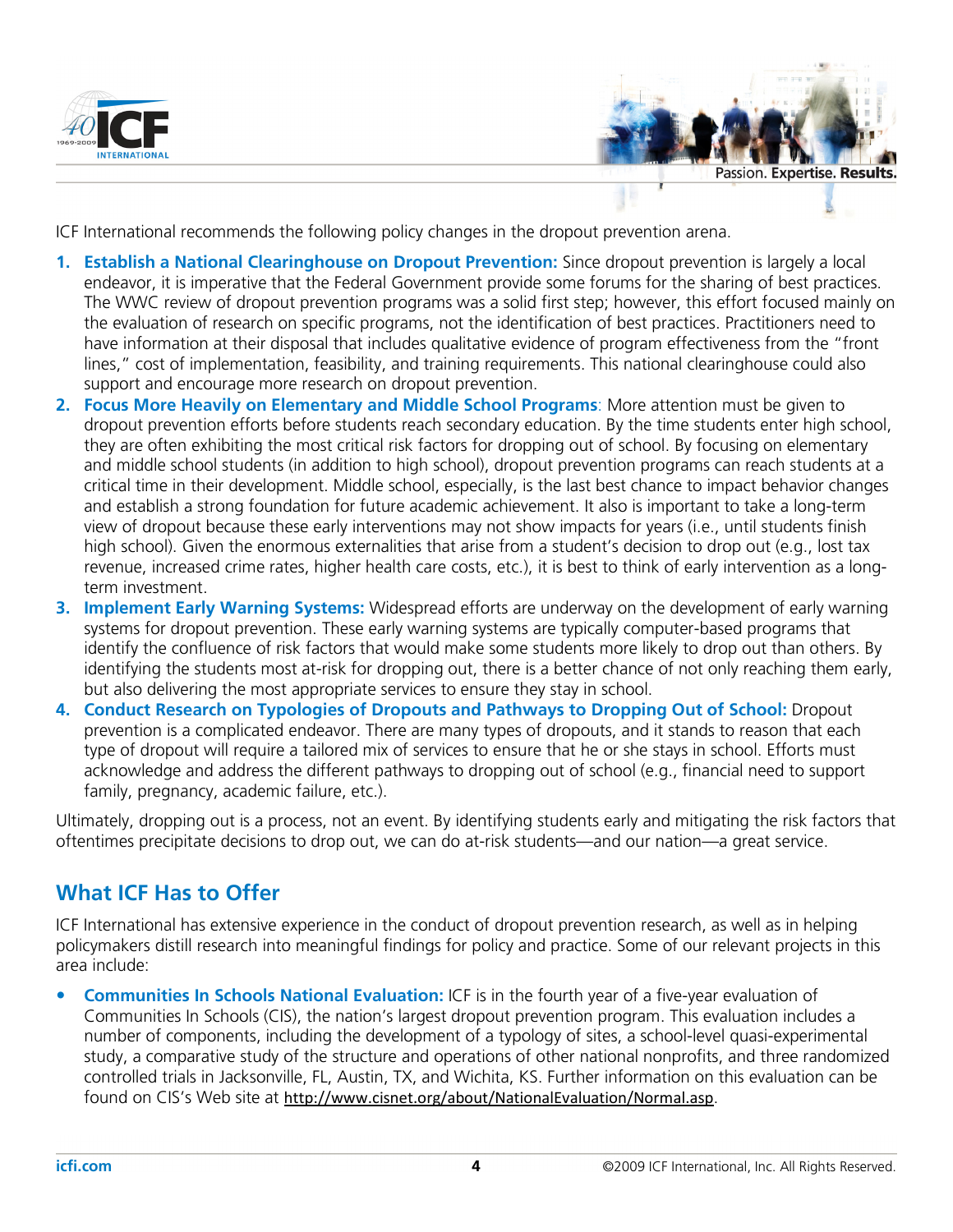



- Best Practices in Dropout Prevention Study: ICF recently completed a study of Best Practices in Dropout Prevention for the State of Texas. A copy of the final report was widely distributed to policymakers and practitioners, and can be found on the Texas Education Agency's Web site at http://ritter.tea.state.tx.us/comm/leg\_reports/bpdp\_finalreport\_20081219\_toTEA.pdf.
- Evaluation of the Texas Education Agency's High School Success Pilot Programs: ICF is currently conducting research for the State of Texas on several of its dropout prevention programs: the Collaborative Dropout Reduction Program, the Math Instructional Coaches Program, and the Intensive Summer Programs.
- Evaluation of Communities In Schools of Texas: ICF recently completed a school-level and student-level evaluation of Communities In Schools of Texas, which operates 27 local programs and provides services to more than 600 schools. The final report can be found on the Texas Education Agency's Web site at http://ritter.tea.state.tx.us/opge/progeval/DropoutPrevention/CIS of Texas Final Evaluation 2008.pdf.
- What Works Clearinghouse: The What Works Clearinghouse is an initiative of the U.S. Department of Education to provide a central and trusted resource for "what works" in education. ICF provided leadership roles on the What Works Clearinghouse review of dropout prevention programs, and contributed significantly to the development of this topic area.
- Evaluation of Georgia's Performance Learning Centers®: ICF recently completed an evaluation of Performance Learning Centers (PLCs), which are non-traditional learning environments for high school students who are not succeeding in traditional schools. The study, sponsored by Communities In Schools of Georgia, included a quasi-experimental study, two case studies, a survey of all PLCs, and a component to identify future directions in program evaluation.

In areas such as dropout prevention, where students experience multiple challenges and multiple pathways to dropping out of school, innovative research is needed to understand both the complexities behind—and solutions to—the problem. ICF is a leader in mixed-methods research, which brings together both quantitative and qualitative data to address complex social issues. ICF understands the nuances behind these issues, and also that research is only valuable if the results can be put into action by policymakers and practitioners.

## About the Authors

This paper was written by Allan Porowski, Felix Fernandez, Sarah Decker, Kelle Basta, and Julie Gdula of ICF International. Mr. Porowski, a fellow at ICF, has worked extensively in dropout prevention and substance abuse prevention for at-risk youth. He served in leadership roles on all of the projects listed in the previous section. Dr. Fernandez, a senior associate at ICF, serves as a study manager for two randomized controlled trials for the Communities In Schools National Evaluation, and also served as Principal Investigator of the Georgia PLC evaluation. Ms. Decker, a senior associate at ICF, was the case study manager for the Communities In Schools National Evaluation and is currently a qualitative analyst for the Texas Education Agency's Collaborative Dropout Reduction Pilot Program. Ms. Basta, an analyst at ICF, was a key contributor to the Communities In Schools National Evaluation, the What Works Clearinghouse, and the Georgia PLC Evaluation. Ms. Gdula, a research assistant at ICF, has participated in several evaluations of dropout prevention programs, including the Communities In Schools National Evaluation, the Evaluation of Georgia's Performance Learning Centers, and the Evaluation of Communities In Schools of Texas. The authors benefited from the input of staff across ICF who perform work in support of dropout prevention programs and other programs serving at-risk youth. The views expressed in this paper and any errors are those of the authors and not necessarily those of ICF International.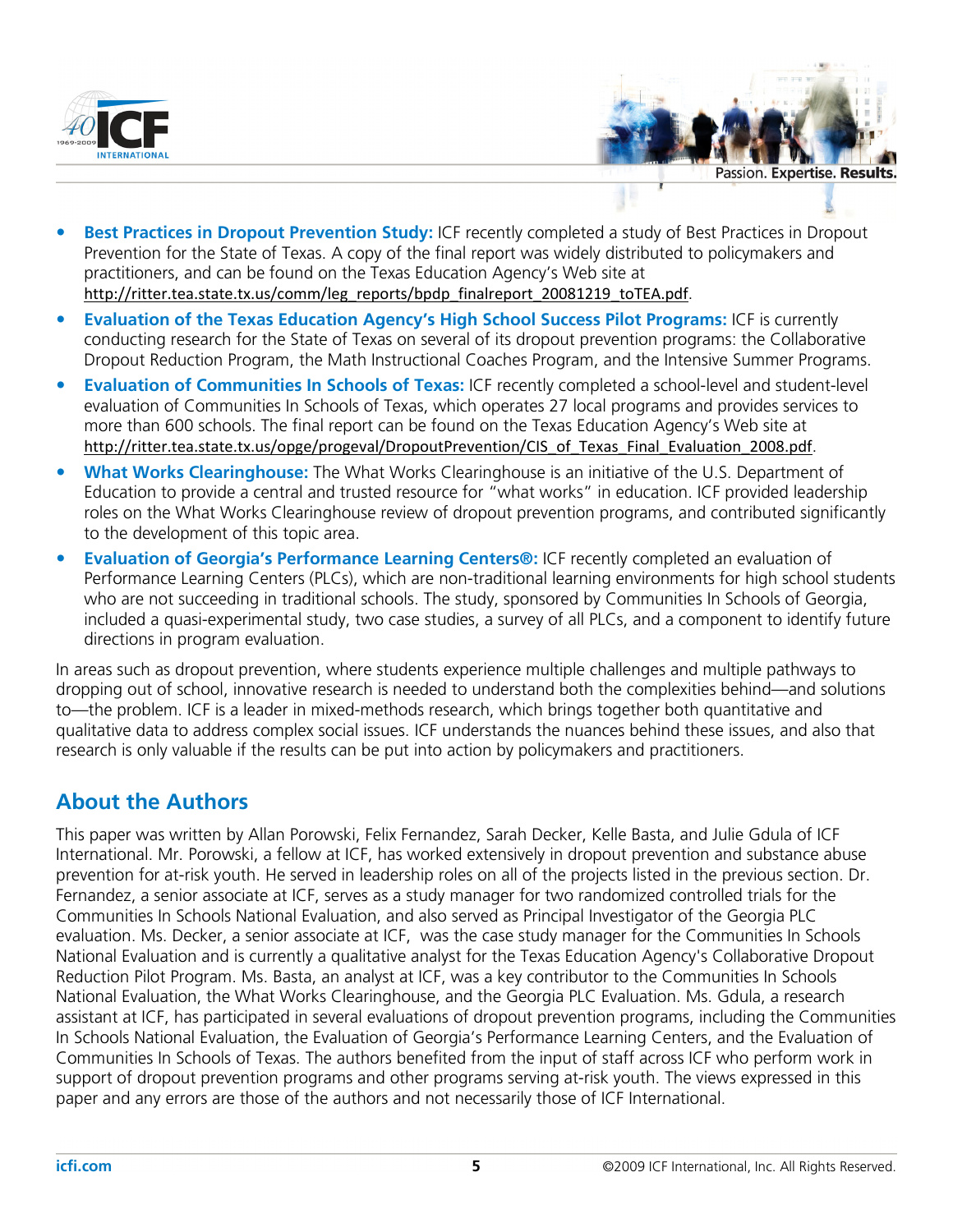

#### About ICF International

ICF International (NASDAQ: ICFI) partners with government and commercial clients to deliver consulting services and technology solutions in the energy, climate change, environment, transportation, social programs, health, defense, and emergency management markets. The firm combines passion for its work with industry expertise and innovative analytics to produce compelling results throughout the entire program life cycle, from analysis and design through implementation and improvement. Since 1969, ICF has been serving government at all levels, major corporations, and multilateral institutions. More than 3,500 employees serve these clients worldwide. ICF's Web site is www.icfi.com.